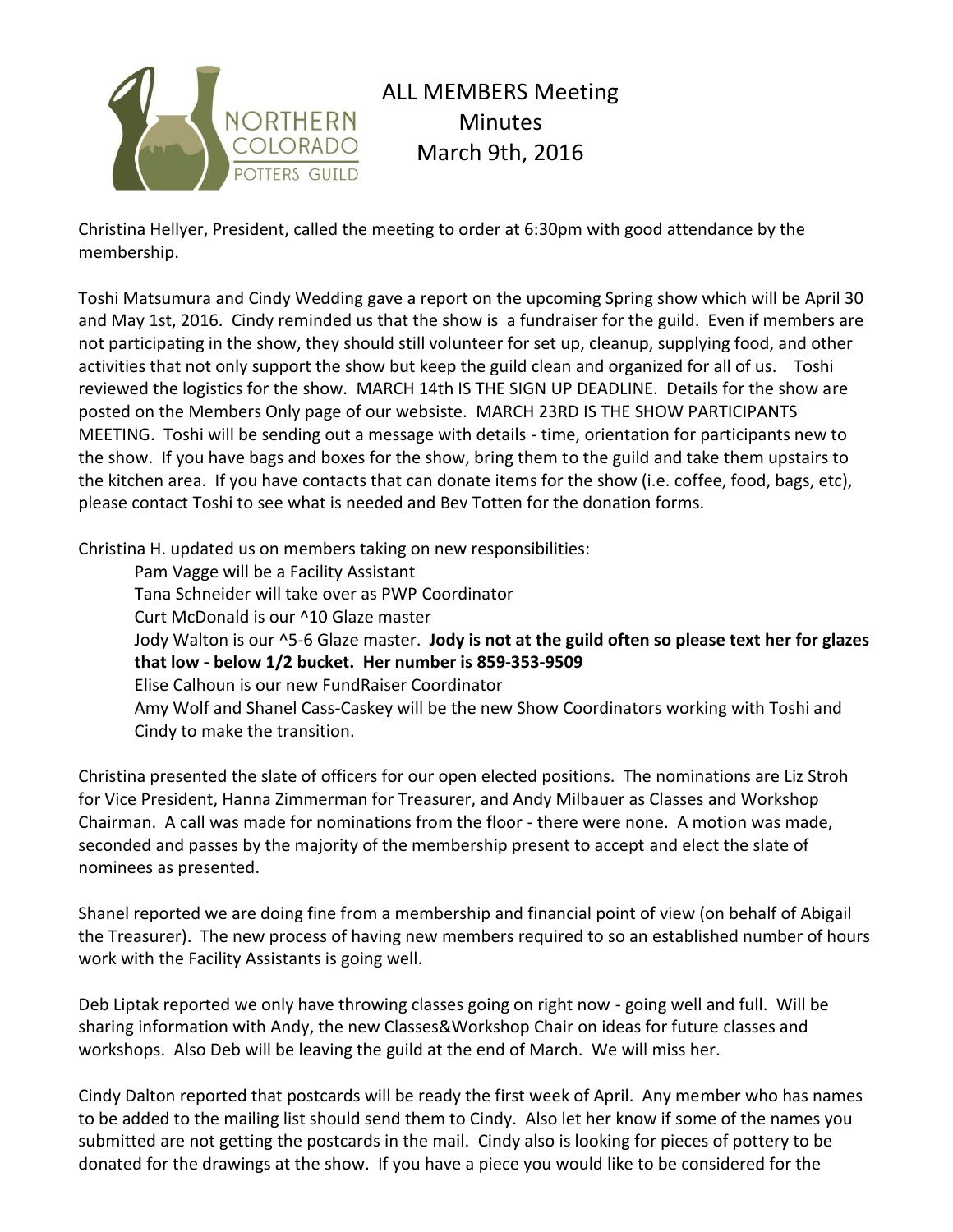drawing, please contact Cindy. Cindy also will be emailing out the web address for the members page on the guild website. April 9th will be photo day. Start thinking if you have pottery you would like photographed that may be used on the website.

Christina reporting for Stephen Huth: FOR THE FIRST TIME SINCE WE HAVE BEEN KEEPING TRACK, FEBRUARY SHOWED NO LOSS OF CLAY SINCE IT HAS BEEN LOCKED UP!! Stephen will be getting bids for electrical work at the guild - replacing burned out light in main room; installing new fluorescent lights above the wedging table and checking outlets in the throwing room. The hot water heater has been installed at the glaze area sink. The old slab roller has been sold and removed. The new slab roller has been set up. Will look into getting the new slab roller calibrated.

Curt McDonald asked that members not put kiln wash on both side of the kiln shelves. If on bottom of shelf, it can chip off and fall on pottery below it during firing.

Christina then gave a quick review of the guild's overall financial status. We do not have \$100,000 in the bank just waiting to be spent. Monies in reserve: We are required to maintain a minimum cash reserve equivalent to 6 months operating expenses. Our rent is going up , expenses keep going up. We may have to look at raising dues in 2017 and beyond. Our future fundraising activities will help out but that will take some time to develop.

Liz recognized Stephen Huth for the great job he has done as Vice President getting all the stuff done that was on his plate.

Christina then held the drawing for pottery related stuff. Since there was no further business, the meeting was adjourned at 7:10pm. Respectively submitted, Kathi Kline **Secretary** 

attachment: Position Holders as of March 2016

Approved by President, \_\_\_\_\_\_\_\_\_\_\_\_\_\_\_\_\_\_\_\_\_\_\_\_\_\_\_\_\_\_\_\_\_\_\_\_\_ Date\_\_\_\_\_\_\_\_\_\_\_\_\_\_\_\_\_\_\_\_\_\_\_